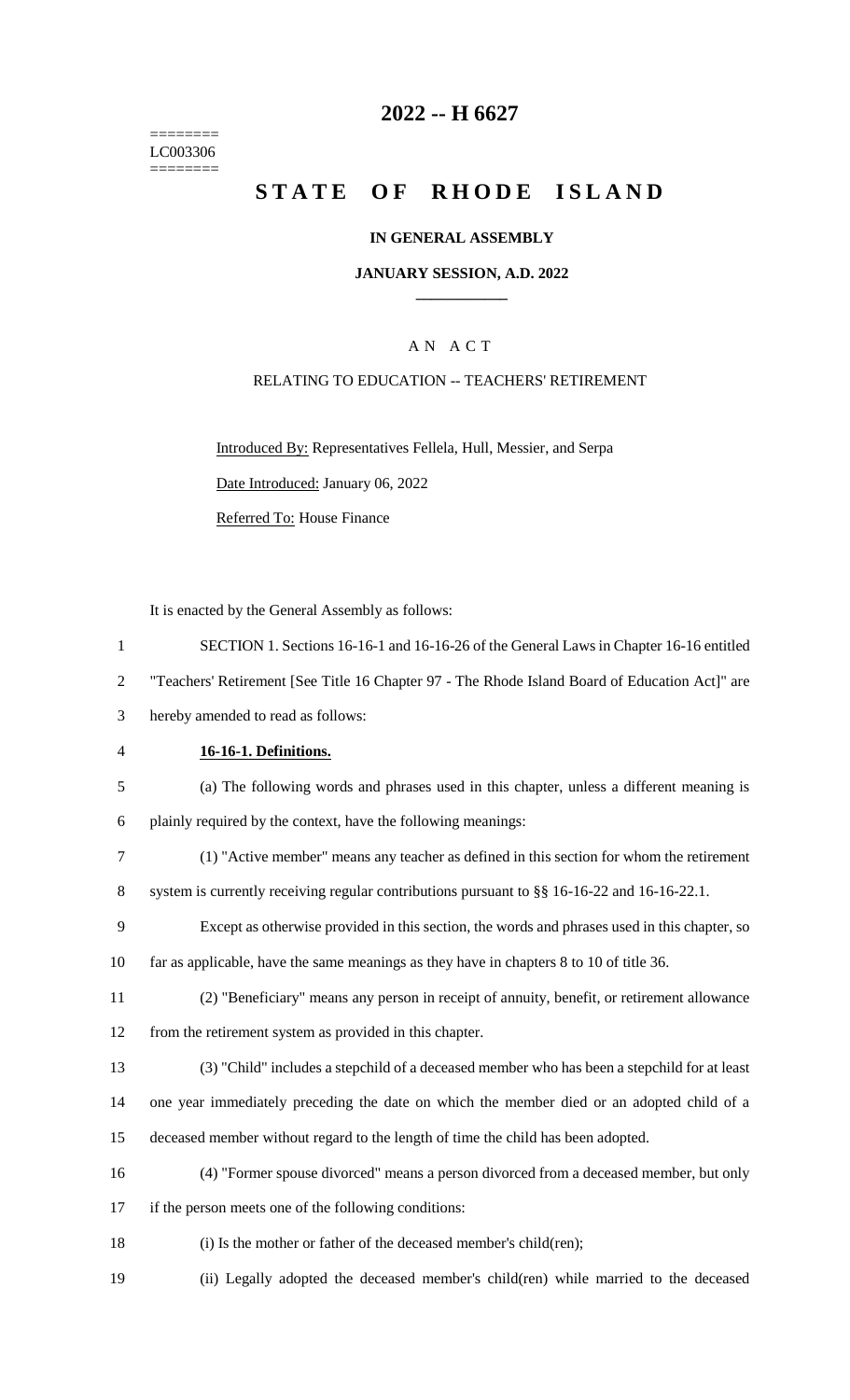- 1 member and while the child(ren) was under the age of eighteen (18) years;  $\theta$
- (iii) Was married to the deceased member at the time both of them legally adopted a 3 child(ren) under the age of eighteen (18) years; or
- (iv) Was married to the deceased member for ten (10) or more years and to whom the deceased member was required by a court order to contribute post-divorce support.
- 

 (5) "Member" means any person included in the membership of the retirement system under the provisions of this chapter.

 (6) "Prior service" means service as a teacher rendered prior to the first day of July, 1949, certified on his or her prior service certificate and allowable as prior service under the provisions of this chapter.

 (7) "Retired teacher" means any teacher who retired prior to July 1, 1949, pursuant to the provisions of G.L. 1938, ch. 195, as amended, and who on June 30, 1949, was in receipt of a pension under the provisions of that chapter.

 (8) "Retirement system" and "system" means the employees' retirement system of the state of Rhode Island created by chapter 8 of title 36, and "retirement board" means the board established under that chapter.

 (9) "Salary" or "compensation" includes any and all salary paid for teaching services regardless of whether any part of the salary or compensation is derived from any state or federal grant or appropriation for teachers' salaries, as the term is defined in § 36-8-1(8). "Average compensation" shall be defined in accordance with section 36-8-1(5)(a).

 (10) "Service" means service as a teacher as described in subdivision (12) of this section. Periods of employment as teacher, principal, assistant principal, supervisor, superintendent, or assistant superintendent shall be combined in computing periods of service and employment.

 (11) "Spouse" means the surviving person who was married to a deceased member, but only if the surviving person meets one of the following conditions:

 (i) Was married to the deceased member for not less than one year immediately prior to the date on which the member died;

28 (ii) Is the mother or father of the deceased member's child(ren);

 (iii) Legally adopted the deceased member's child(ren) while married to the deceased member and while the child(ren) was under the age of eighteen (18) years; or

 (iv) Was married to the deceased member at the time both of them legally adopted a child(ren) under the age of eighteen (18) years.

(12) "Teacher" means a person required to hold a certificate of qualification issued by or

under the authority of the board of regents for elementary and secondary education and who is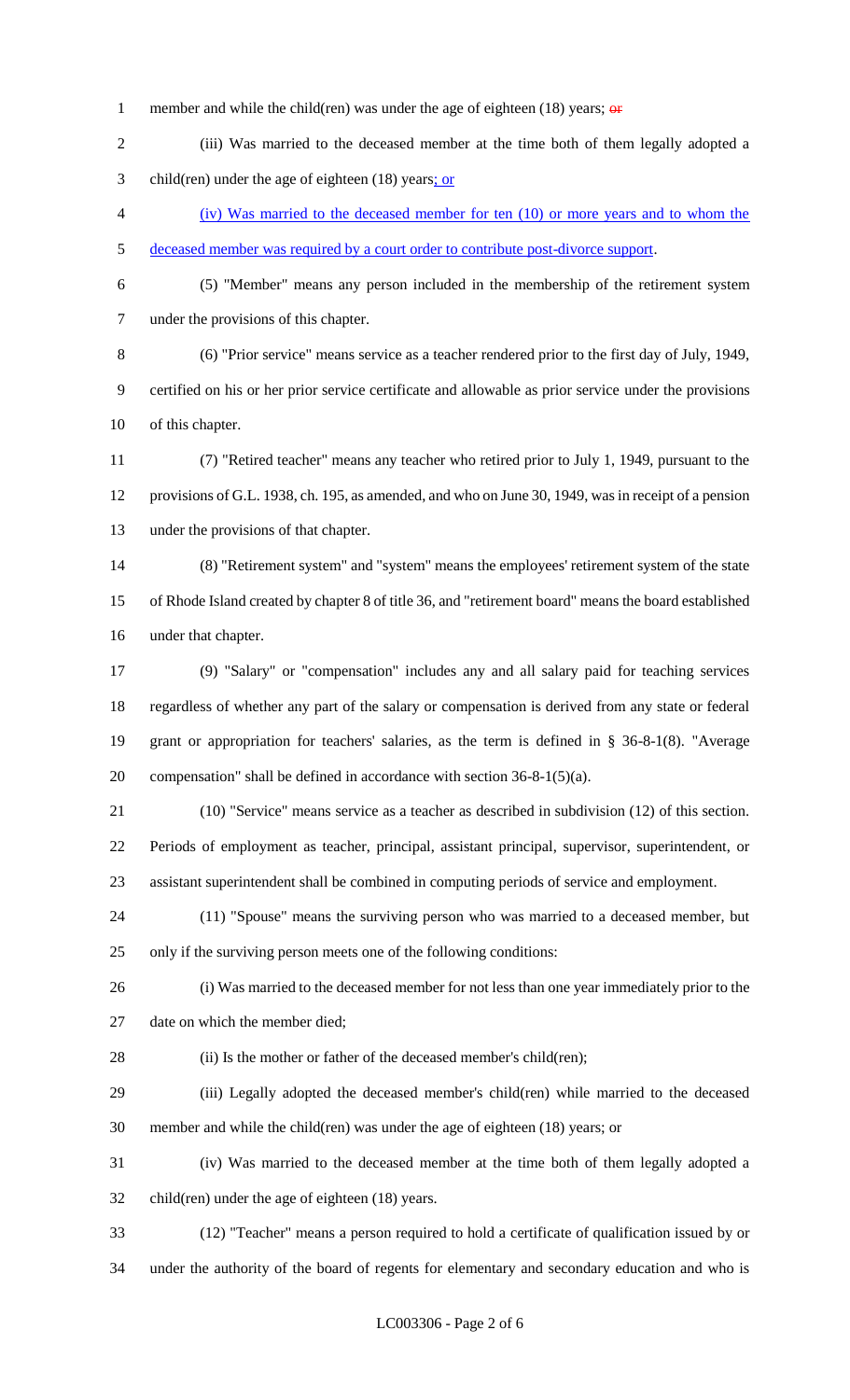engaged in teaching as his or her principal occupation and is regularly employed as a teacher in the public schools of any city or town in the state, or any formalized, commissioner approved, cooperative service arrangement. The term includes a person employed as a teacher, supervisor, principal, assistant principal, superintendent, or assistant superintendent of schools, director, assistant director, coordinator, consultant, dean, assistant dean, educational administrator, nurse teacher, and attendance officer or any person who has worked in the field of education or is working in the field of education that holds a teaching or administrative certificate. In determining the number of days served by a teacher the total number of days served in any public school of any city or town in the state may be combined for any one school year. The term also includes a school business administrator whether or not the administrator holds a teaching or administrative certificate, and also includes occupational therapists and physical therapists licensed by the department of health and employed by a school committee in the state, or by any formalized, commissioner approved, cooperative service arrangement.

 (13) "Teaching" includes teaching, supervising, and superintending or assistant superintending of schools.

 (14) "Total service" means prior service as defined in subdivision (6) of this section, plus service rendered as a member of the system on or after the first day of July, 1949.

 (15) For purposes of this chapter, "domestic partner" shall be defined as a person who, prior to the decedent's death, was in an exclusive, intimate and committed relationship with the decedent, and who certifies by affidavit that their relationship met the following qualifications:

 (i) Both partners were at least eighteen (18) years of age and were mentally competent to contract;

(ii) Neither partner was married to anyone else;

 (iii) Partners were not related by blood to a degree which would prohibit marriage in the state of Rhode Island;

 (iv) Partners resided together and had resided together for at least one year at the time of death; and

 (v) Partners were financially interdependent as evidenced by at least two (2) of the following:

(A) Domestic partnership agreement or relationship contract;

(B) Joint mortgage or joint ownership of primary residence;

(C) Two (2) of: (I) joint ownership of motor vehicle; (II) joint checking account; (III) joint

credit account; (IV) joint lease; and/or

(D) The domestic partner had been designated as a beneficiary for the decedent's will,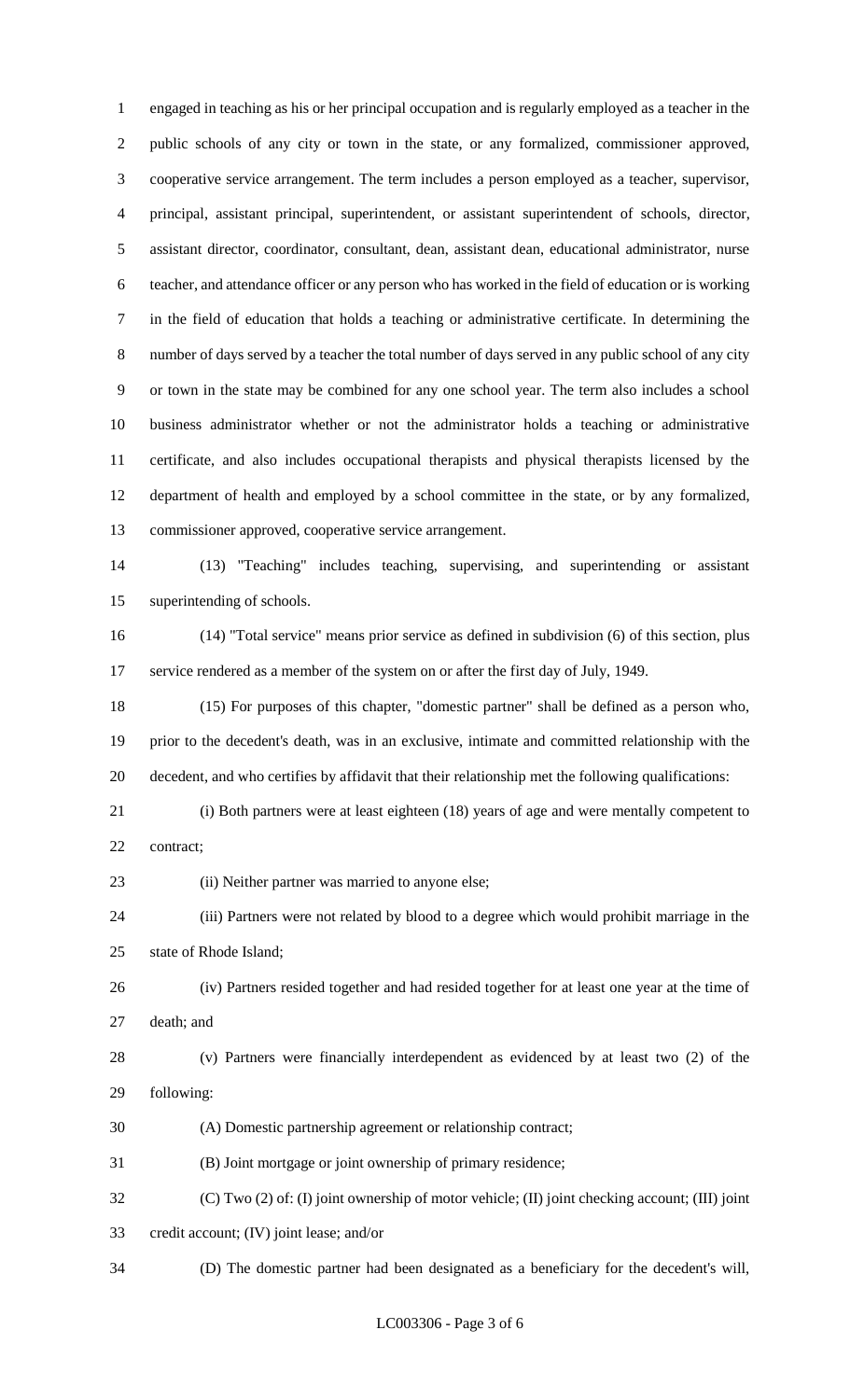| $\mathbf{1}$   | retirement contract or life insurance.                                                              |  |
|----------------|-----------------------------------------------------------------------------------------------------|--|
| $\overline{2}$ | (b) The masculine pronoun wherever used shall also include the feminine pronoun.                    |  |
| 3              | (c) Any term not specifically defined in this chapter and specifically defined in chapters          |  |
| 4              | 36-8 -- 36-10 shall have the same definition as set forth in chapters 36-8 -- 36-10.                |  |
| 5              | 16-16-26. Spouse's or domestic partner's benefits Spouse's, former spouse divorced,                 |  |
| 6              | or domestic partner's benefits.                                                                     |  |
| $\tau$         | (a) Spouse's, former spouse divorced, and domestic partner's benefits are payable following         |  |
| 8              | the decease of a member as provided in $\S$ 16-16-25 -- 16-16-38.                                   |  |
| 9              | (b) The spouse, former spouse divorced, or domestic partner shall be entitled to benefits           |  |
| 10             | upon attaining the age of sixty $(60)$ years.                                                       |  |
| 11             | (c) The spouse, former spouse divorced, or domestic partner was living with the deceased            |  |
| 12             | member at the time of the member's death. A spouse or domestic partner is deemed to have been       |  |
| 13             | living with the deceased member if they were both members of the same household on the date of      |  |
| 14             | the deceased member's death, or the spouse or domestic partner was receiving regular contributions  |  |
| 15             | from the deceased member toward support on that date, or the deceased member had been ordered       |  |
| 16             | by a court to contribute to the spouse's, former spouse divorced, or domestic partner's support.    |  |
| 17             | (d) Remarriage of the spouse, former spouse divorced, or domestic partner or establishment          |  |
| 18             | of a domestic partnership shall render him or her ineligible to receive current or future benefits  |  |
| 19             | under this section.                                                                                 |  |
| 20             | (e) The spouse or domestic partner of a member, as defined in this section, shall be entitled       |  |
| 21             | to monthly benefits payable in accordance with the following table:                                 |  |
| 22             | Spouse's or Domestic Partner's                                                                      |  |
| 23             | <b>Highest Annual Salary</b><br>Monthly Minimum Benefit                                             |  |
| 24             | \$17,000 or less<br>\$825                                                                           |  |
| 25             | \$17,001 to \$25,000<br>\$963                                                                       |  |
| 26             | \$25,001 to \$33,000<br>\$1,100                                                                     |  |
| 27             | \$33,001 to \$40,000<br>\$1,238                                                                     |  |
| 28             | \$40,001 and over<br>\$1,375                                                                        |  |
| 29             | (f) The former spouse divorced shall be entitled to monthly benefits, payable in accordance         |  |
| 30             | with the table provided in subsection (e) of this section, only if there are no dependent children, |  |
| 31             | parents, or other spouse or domestic partner entitled to benefits.                                  |  |
|                |                                                                                                     |  |

32 (f)(g) A yearly cost-of-living adjustment for spouse's, former spouse divorced, or domestic partner's benefits shall be based on the annual social security adjustment.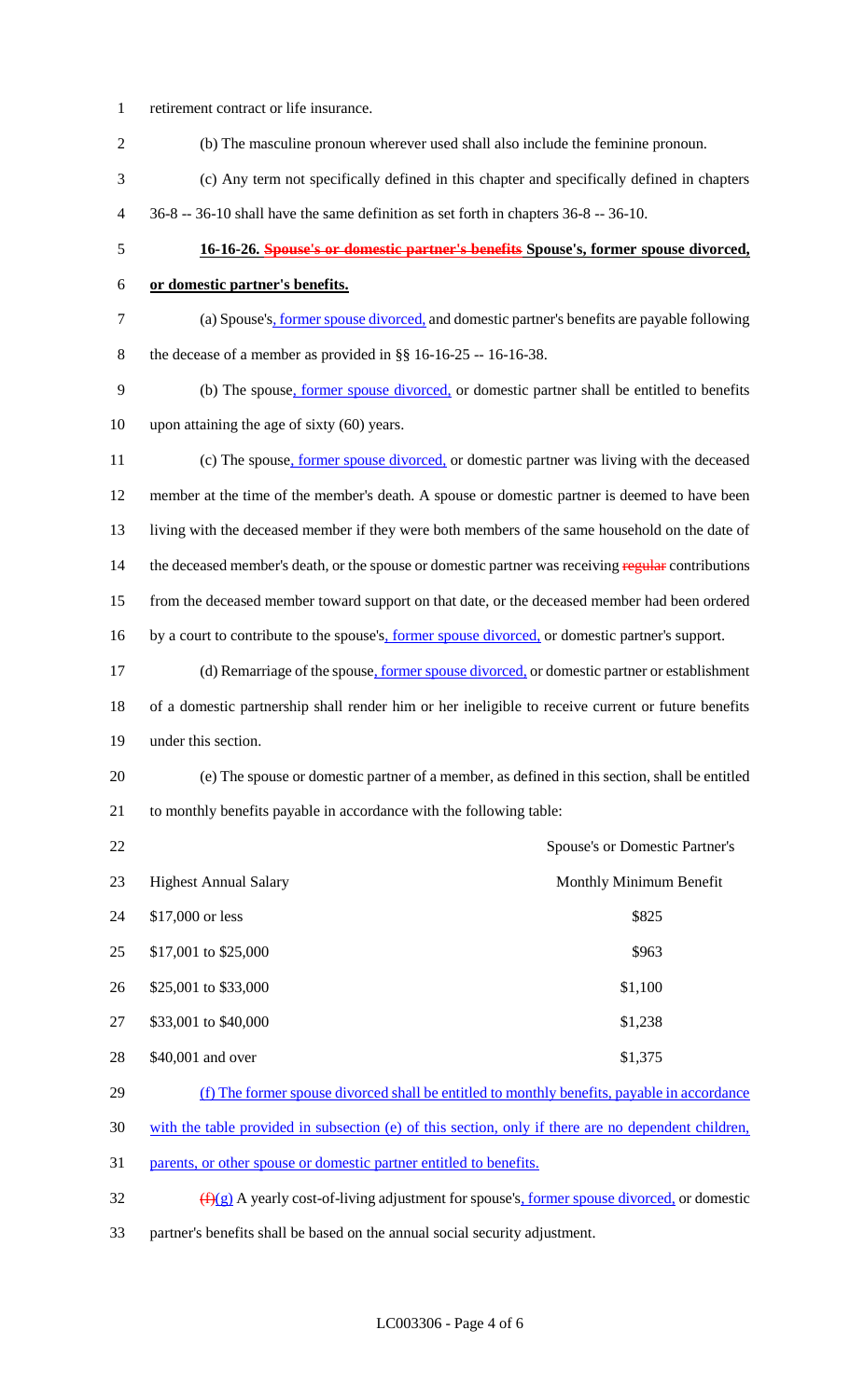1 SECTION 2. This act shall take effect upon passage.

#### $=$ LC003306 ========